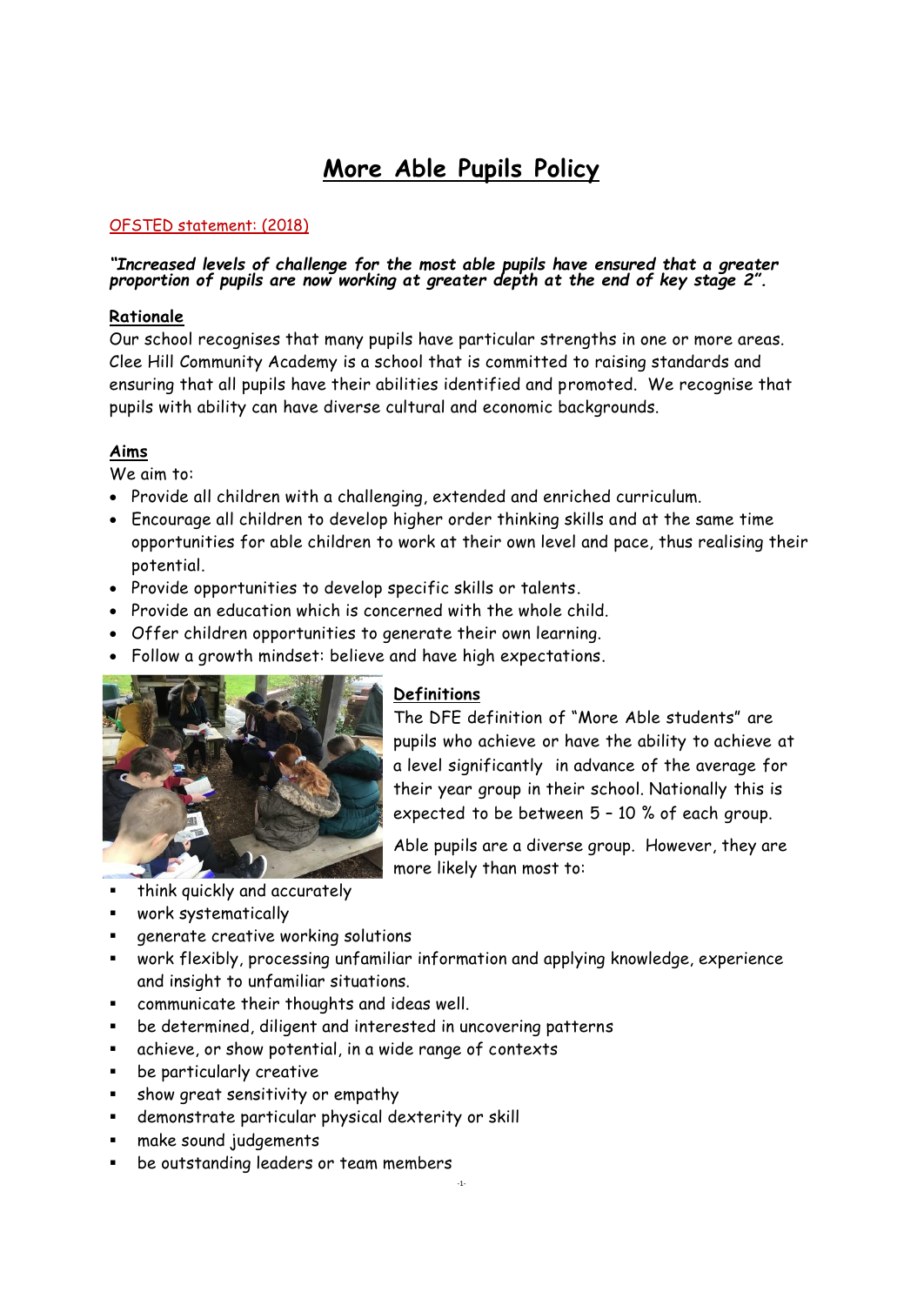- be fascinated by, or passionate about, a particular subject or aspect of the curriculum
- demonstrate high levels of attainment across a range of subjects, or within a particular subject or aspects of work.

We also need to remember that the more able pupils children may:

- Be high achievers in one area but unexceptional (or below average) in others
- Exhibit poor social skills
- Show poor motivation
- Disguise their ability
- Have poor coordination or motor skills (e.g. handwriting)
- Have English as an additional language
- Have been identified as SEN

At Clee Hill Community Acacdemy we will be identifying our most able pupils within each year group in order to provide a curriculum that is appropriate to the needs and abilities of all our children.

The following areas have been identified as being the main areas of ability. We also seek to identify pupils who are not fulfilling their potential.

- **A. Intellectual** English, Mathematics, Science
- **B. Artistic and creative** Art and Design, Music, Drama
- **C. Practical** Art and Design, Mechanical Ingenuity
- **D. Physical** Sport, P.E., Dance
- **E. Social** Personal and Interpersonal, Leadership Qualities
- **F.** A pupil who could be recognised as more able but who is presently not reaching his or her full potential.



### **Identification Strategies**

Identification strategies for more able pupils are closely linked to our assessment systems and part of day-to-day classroom provision which aims to ensure suitable and effective provision for all pupils. There are many ways in which teachers can identify children's special abilities and talents, these include:

- Teacher observation and assessment
- Test and assessment results (e.g. Foundation Profile, KS1 and KS2 SATs, end of year tests and assessments, end of unit assessments)
- Discussion with pupils/ self and peer group identification
- Discussion with other staff/parents or carers
- Information received from previous class / school
- Information from parents and carers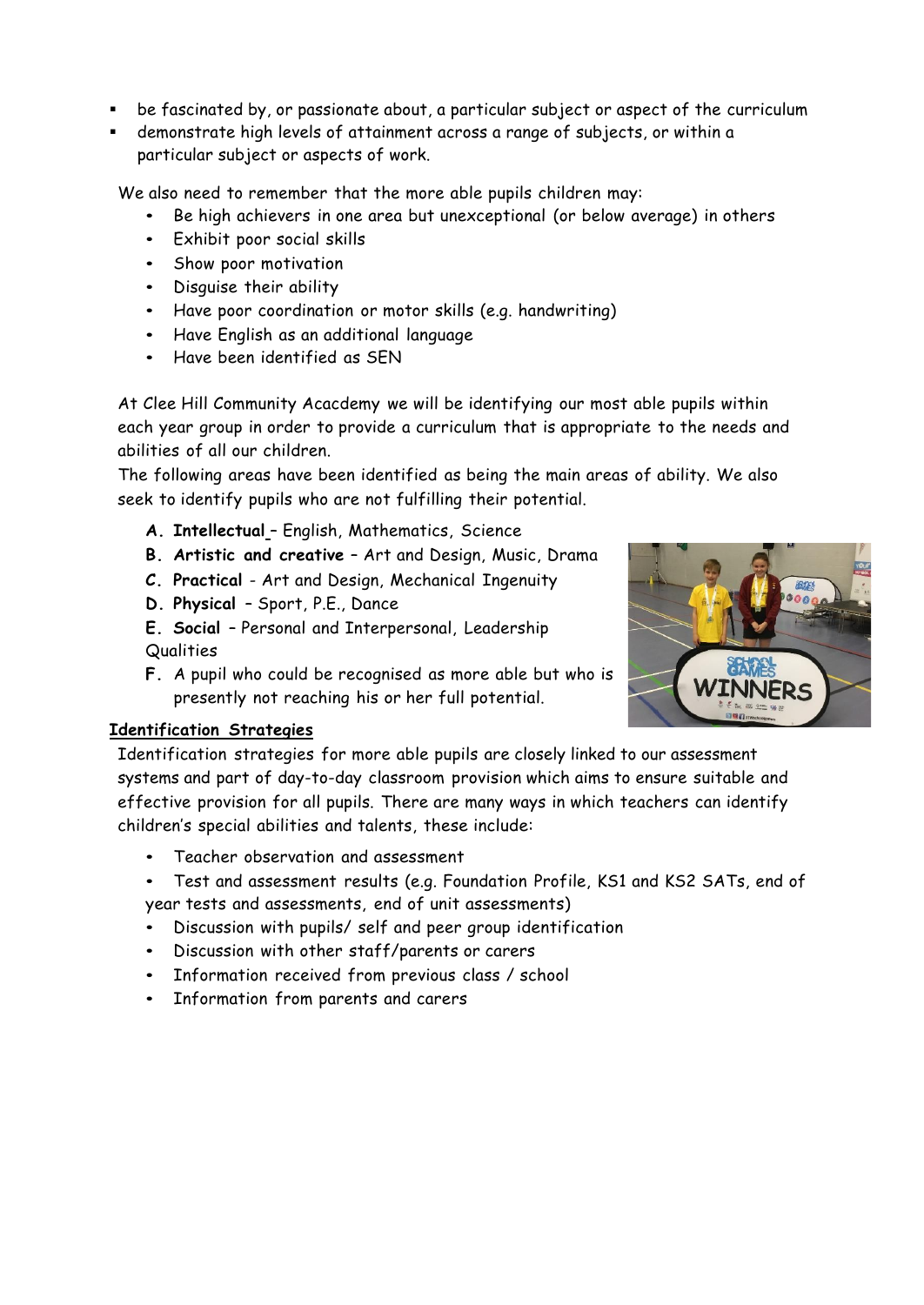#### **Throughout our School**

Within EYFS, more able pupils are identified and developed as learners by:

- having opportunities for talk to extend their language
- using talk for writing
- having language modelled for them and regularly developing their speech and language
- use of the EY Log where their next steps are always identified.
- Effective questioning
- Continuously challenging children allowing them also to challenge themselves

Within Key Stage 1, these pupils are identified and developed as learners by:

- Having a higher level of independence
- Using discussion more freely to challenge their thinking and working together to develop ideas (talking partners / maths buddies?

Once children reach Key Stage 2, and throughout their time in the key stage they:

- Have a higher level of questioning to encourage own thoughts and ideas
- Are encouraged to be 'in charge of their own learning' by choosing the approiate level of questioning / task for them (although this is monitored by staff)
- Are encouraged to explain and justify their answers in a clear way
- Complete self / peer editing often thinking about their own next steps
- Write their own challenge questions to reach the next steps.

### **Provision and Planning**

We offer an enriched and differentiated curriculum for all children. This is achieved in the following ways:

- Regular use of enquiry based / problem solving activities that are as open ended as possible to allow for maximum differentiation and a variety of extension and enrichment activities. These include NRICH activities, open ended questioning and a range of extension activities available to all children.
- The use of The National Curriculum, including investigations which encourage higher order thinking skills of analysis, synthesis and evaluation where appropriate. This involves encouraging children to think around a problem and evaluate their own answers and results to edit and improve. Higher order thinking enables children to think for themselves and create their own questions.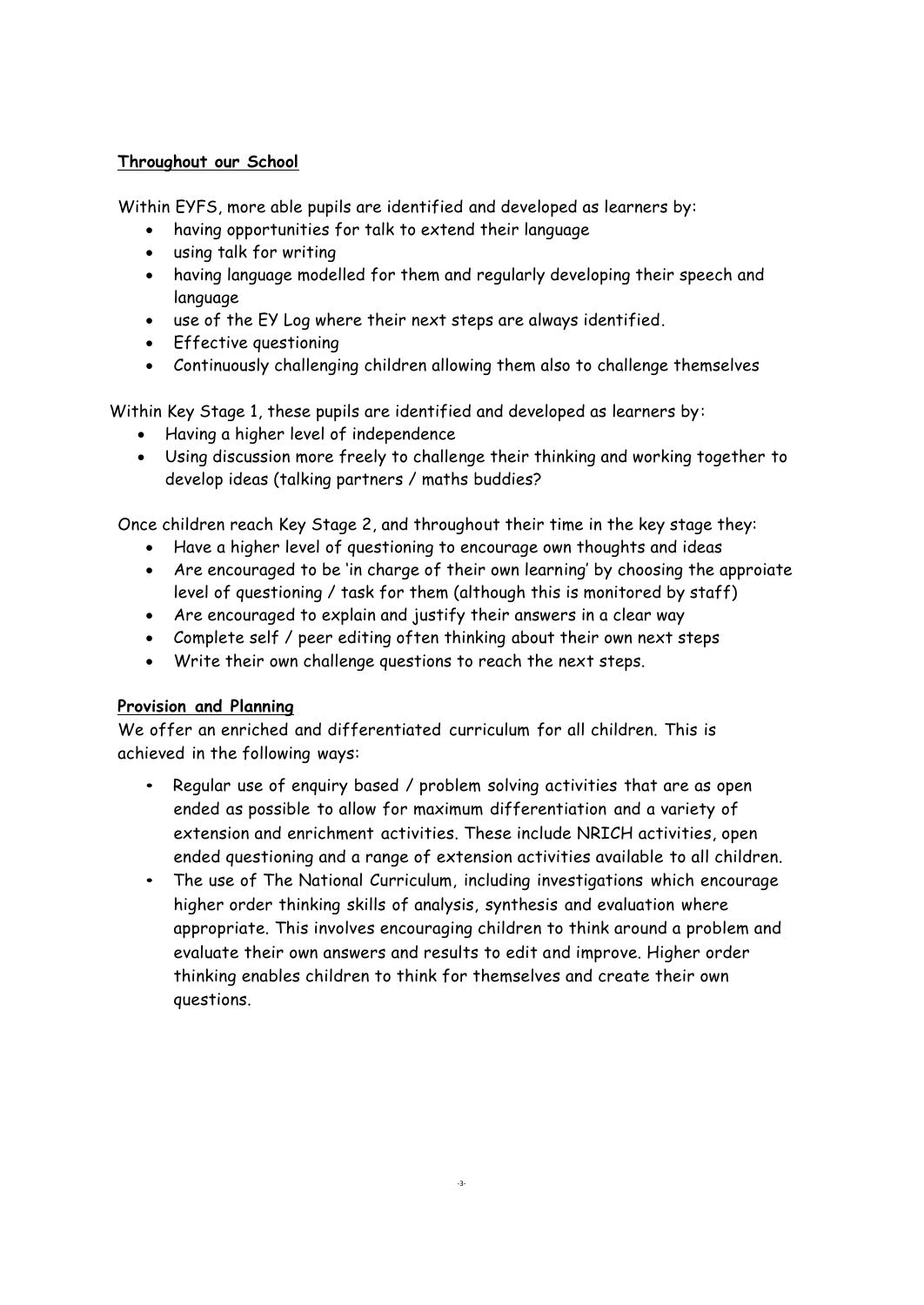Extra provision outside the classroom such as a variety of clubs and activities. Where possible, opportunities are provided for the children to take part in



inter- school competitions and events. These will include: Links with Lacon Childe for more able sports opportunities, STEM days for more able science and maths children, extra Maths groups for more able children to access higher level learning and opportunities for musicians and other sports to demonstate skills and share in assemblies.

• Differentiated tasks and extension activities

with greater breadth, depth or pace within the curriculum material for their year group. An example of this might be children challenging themselves by creating their own questions to answer. (Differentiation is given equal weighting for all pupils).

• We are a growth mindset school and encourage children to develop as learners. We ensure they have a breadth of life skills including co-operation, communication, resilience, perseverance and respect.

#### **Our learning culture;**

- is pupil-centred, valuing pupils' own interests and learning styles
- is designed to encourage independence and autonomy, and support pupils in using their initiative
- encourages pupils to be open to ideas and initiatives presented by others
- encourages the use of a variety of resources, ideas, methods and tasks by providing a differentiated curriculum, appropriate resources, tools and materials in order to further develop skills and talents
- ensures appropriate learning can take place within an effective learning environment by providing all staff with training in up to date methods
- recognises the importance of questioning in creating opportunities for active learning
- involves pupils in working in a range of settings and combinations as individuals, in pairs, in groups, as a class, cross-year, cross-school, and inter-school eg putting in place structures to enable more able children to succeed – this may include streaming, extension, intervention, grouping with older children or with children of similar ability
- encourages pupils to reflect on the process of their own learning and to understand the factors which help them to make progress
- promotes a positive view of ALL pupils' needs by all those involved and creates a culture which seeks, applauds and promotes achievement
- promotes liaison with parents in the development of provision